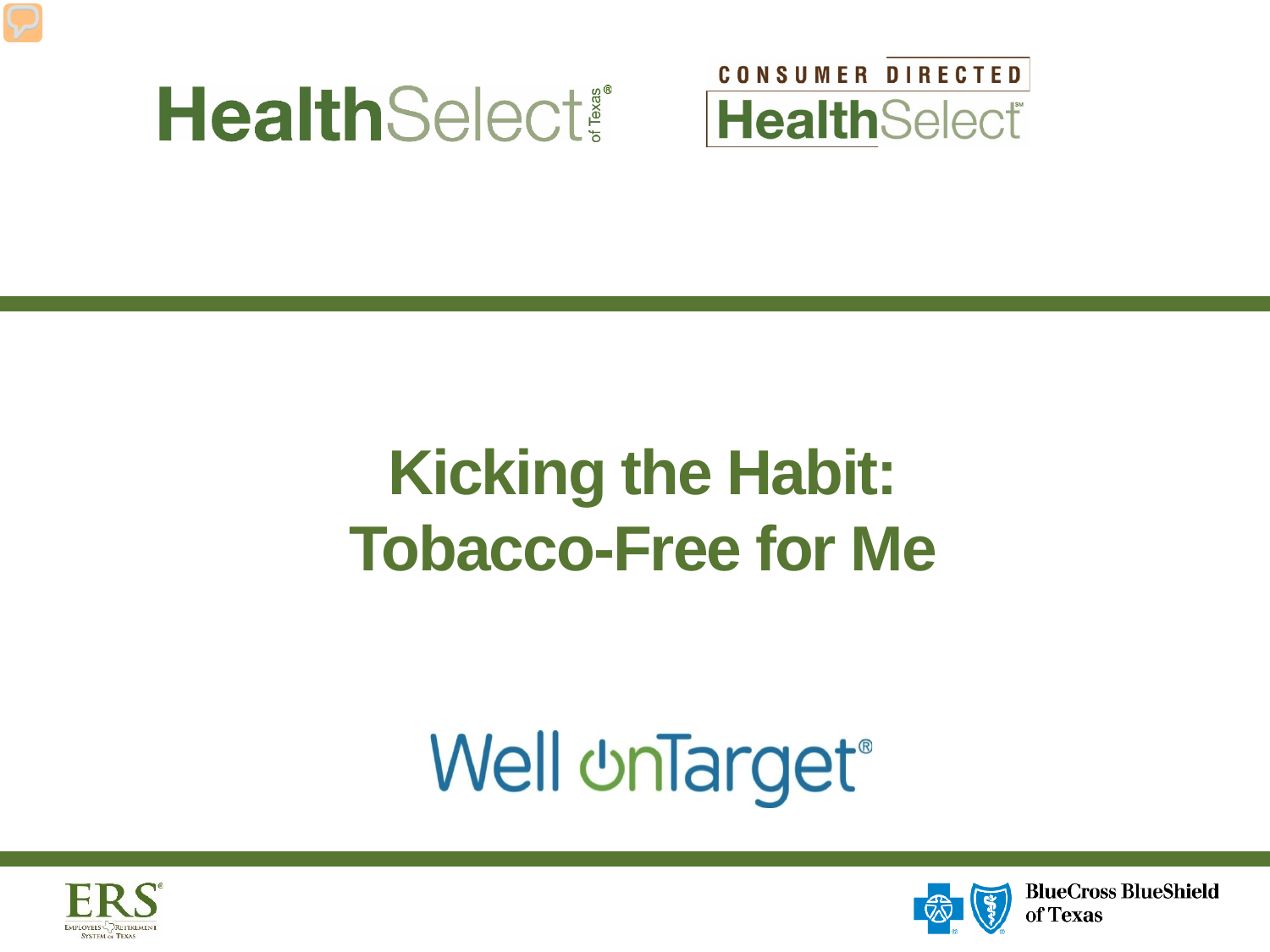#### **Did You Know . . .**



**CONSUMER DIRECTED HealthSelect** 

## **"Cigarette smoking is the chief, single avoidable cause of death in our society and the most important public health issue of our time."**

 *– C. Everett Koop, M.D. Former, U.S. Surgeon General*



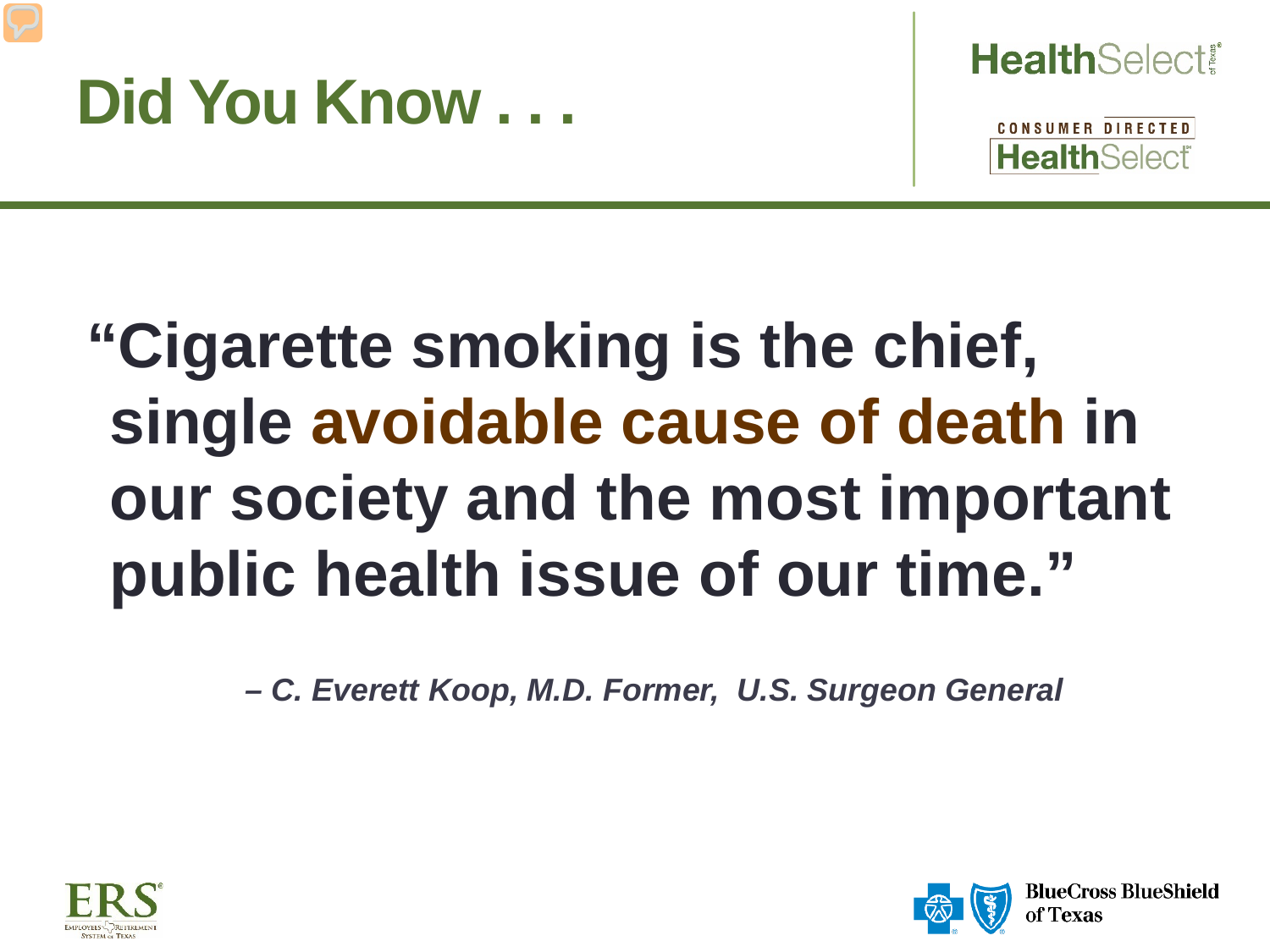

#### **Health**Select

**CONSUMER DIRECTED HealthSelect** 

#### **Questions to determine your readiness to quit:**

- Why do you want to quit?
- When you have tried to quit in the past, what helped and what did not?
- What situations will be most difficult? How will you handle them?

#### **Who can help you through the tough times?**

• Family, friends, primary care provider

#### **What pleasures do you get from smoking?**

• In what ways can you still get pleasure if you quit?



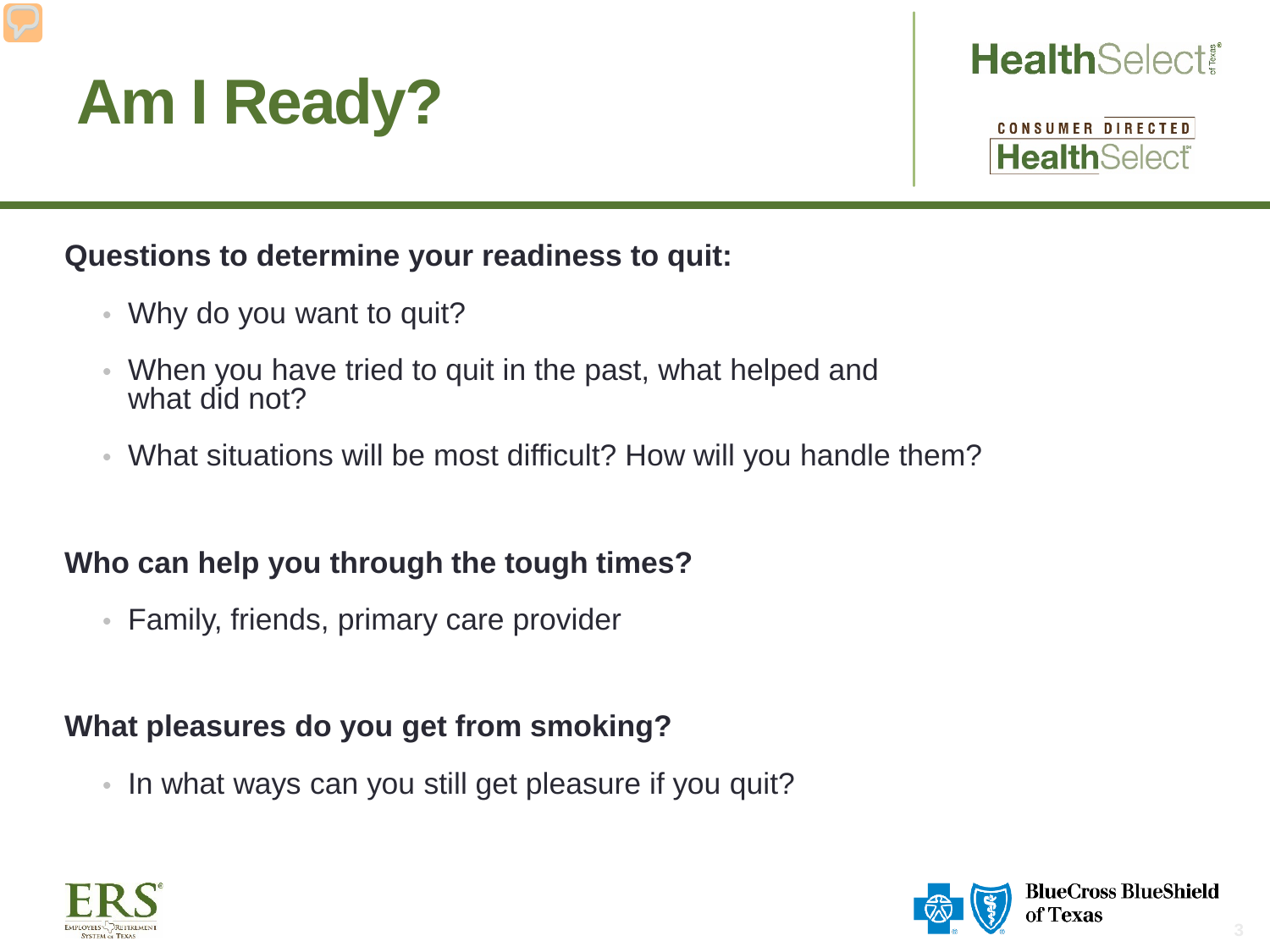



## **Types of Tobacco and Its Effect**



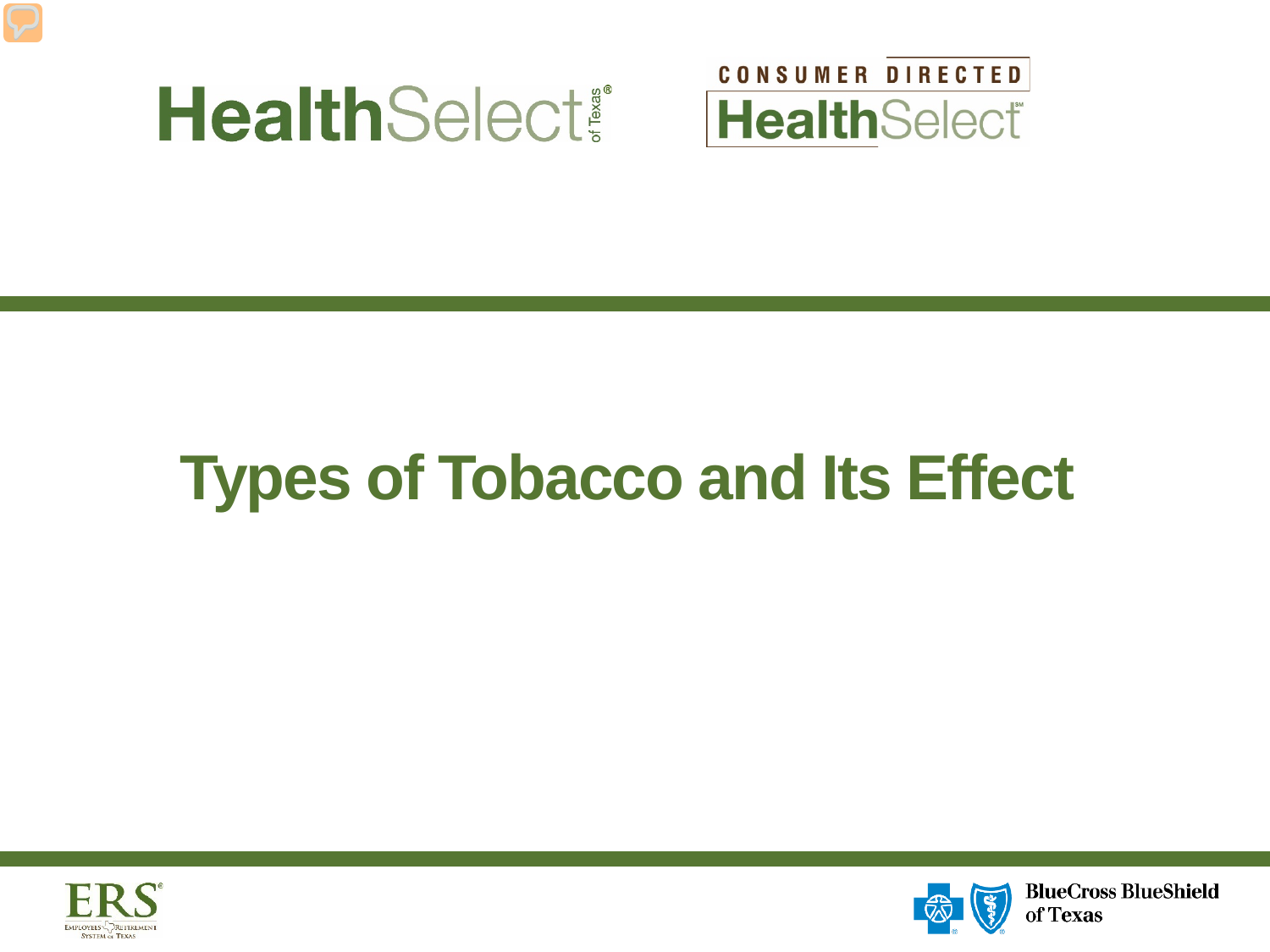## **Combustibles and Smokeless**

#### **HealthSelect!**

CONSUMER DIRECTED **Health**Select

of Texas

| <b>Cigarettes</b>                                                                                                                                                                                                                                                                                                                                                                                                                    | <b>Smokeless Tobacco</b>                                                                                                                                                                                                                                                                                                   | <b>Cigars</b>                                                                                                                                                                                                                                              |
|--------------------------------------------------------------------------------------------------------------------------------------------------------------------------------------------------------------------------------------------------------------------------------------------------------------------------------------------------------------------------------------------------------------------------------------|----------------------------------------------------------------------------------------------------------------------------------------------------------------------------------------------------------------------------------------------------------------------------------------------------------------------------|------------------------------------------------------------------------------------------------------------------------------------------------------------------------------------------------------------------------------------------------------------|
| Uniform in size and contain less than 1<br>gram of tobacco each                                                                                                                                                                                                                                                                                                                                                                      | Chewing tobacco - loose leaf, plug or<br>twist                                                                                                                                                                                                                                                                             | Vary in size and shape and contain<br>between 1-20 grams of tobacco                                                                                                                                                                                        |
| 600 ingredients in cigarettes release<br>over 7,000 toxins when burned and 69 of<br>the toxins cause cancer<br>Heart disease, stroke, respiratory<br>diseases, including Chronic Obstructive<br>Pulmonary Disease (COPD), pneumonia<br>and asthma<br>Other conditions, including cataracts, hip<br>fractures, rheumatoid arthritis and<br>periodontal disease<br>Reproductive problems, pregnancy<br>complications and birth defects | Snuff – finely ground, powdered,<br>packaged moist or dry<br>Contains 28 cancer-causing agents<br>Oral, esophageal and pancreatic<br>cancers, heart disease<br>Leukoplakia (white mouth lesions that<br>can become cancerous)<br>Dental conditions - gum disease and/or<br>recession, bad breath and yellowing of<br>teeth | Cigar smoke is possibly more toxic than<br>cigarette smoke containing more cancer-<br>causing toxins and higher amounts of tar<br>Cancers, including esophageal,<br>laryngeal, lung and oral<br>Chronic obstructive pulmonary disease<br>and heart disease |
|                                                                                                                                                                                                                                                                                                                                                                                                                                      |                                                                                                                                                                                                                                                                                                                            |                                                                                                                                                                                                                                                            |
|                                                                                                                                                                                                                                                                                                                                                                                                                                      |                                                                                                                                                                                                                                                                                                                            | <b>BlueCross BlueShield</b>                                                                                                                                                                                                                                |

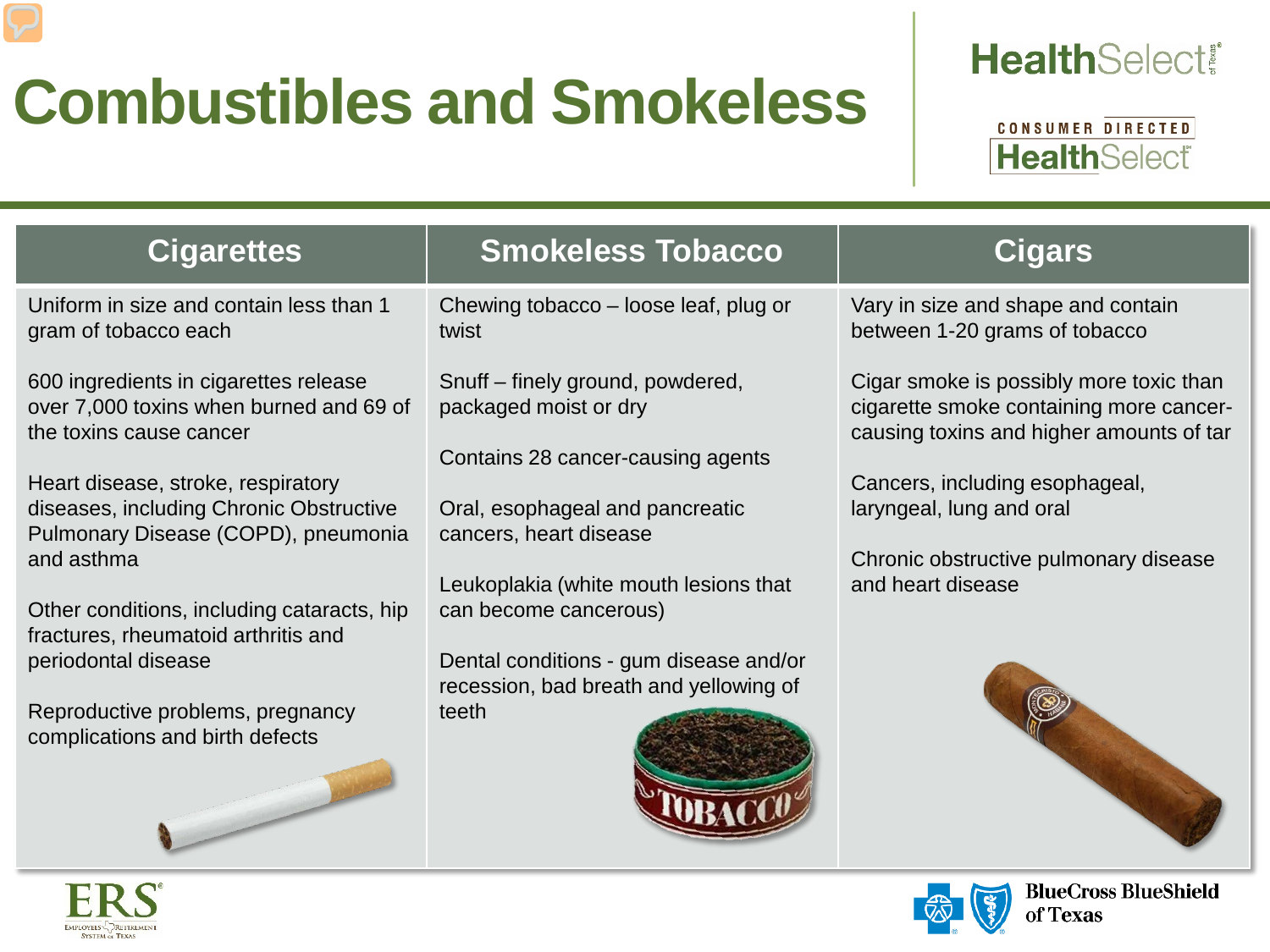## **Electronic Nicotine Delivery Systems (ENDS)**



CONSUMER DIRECTED **HealthSelect** 

- Commonly referred to as e-cigarettes, e-cigs, vapes or vape pens
- Considered a tobacco product by the FDA
- Tobacco product vapor mechanisms include nicotine
- Research shows dual usage is widespread practice
- Not approved as a tobacco cessation tool by the FDA
- Unsafe ingredients and emissions







**BlueCross BlueShield**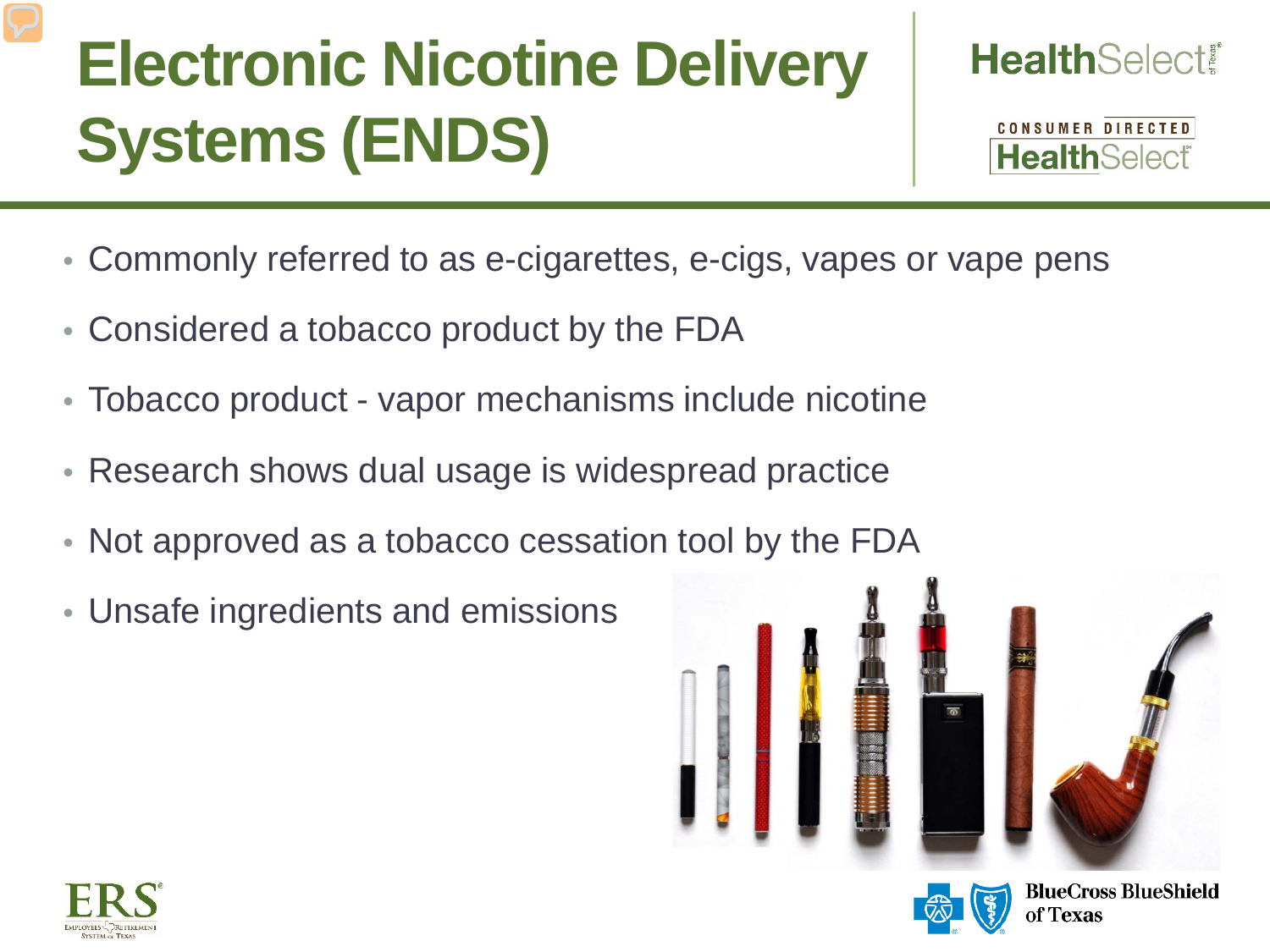### **Secondhand Smoke**

**CONSUMER DIRECTED HealthSelect** 

**Secondhand smoke is defined as the environmental tobacco smoke inhaled involuntarily or passively by someone who is not smoking.**

- Only **15%** is inhaled by the smoker, the remaining **85%** lingers in the air for everyone to breathe
- Contains higher concentrations of toxins found in cigarette smoke
- Contains 250 chemicals known to be toxic or carcinogenic



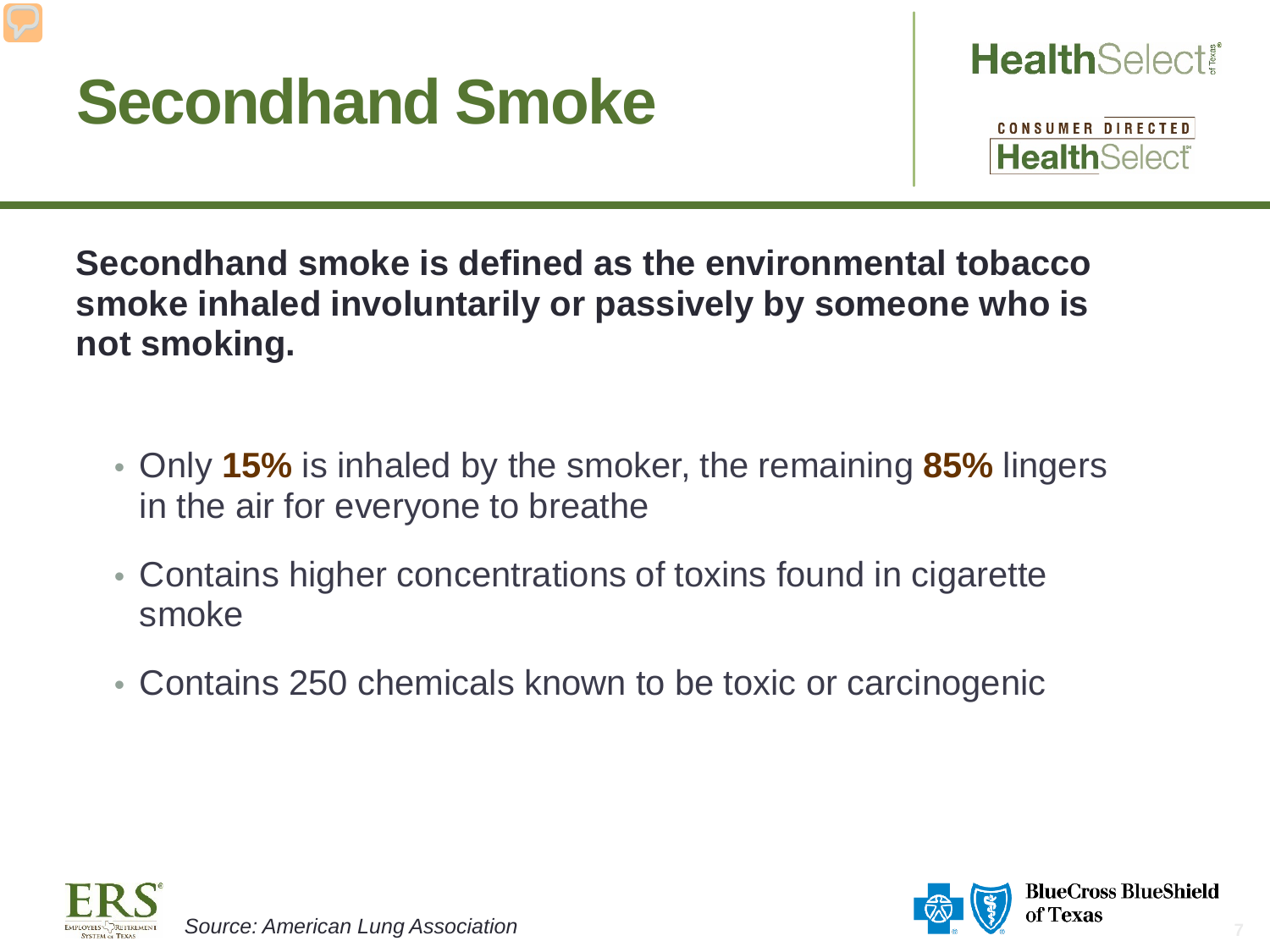### **Harmful Effects of Tobacco Use**

#### **Health**Select!





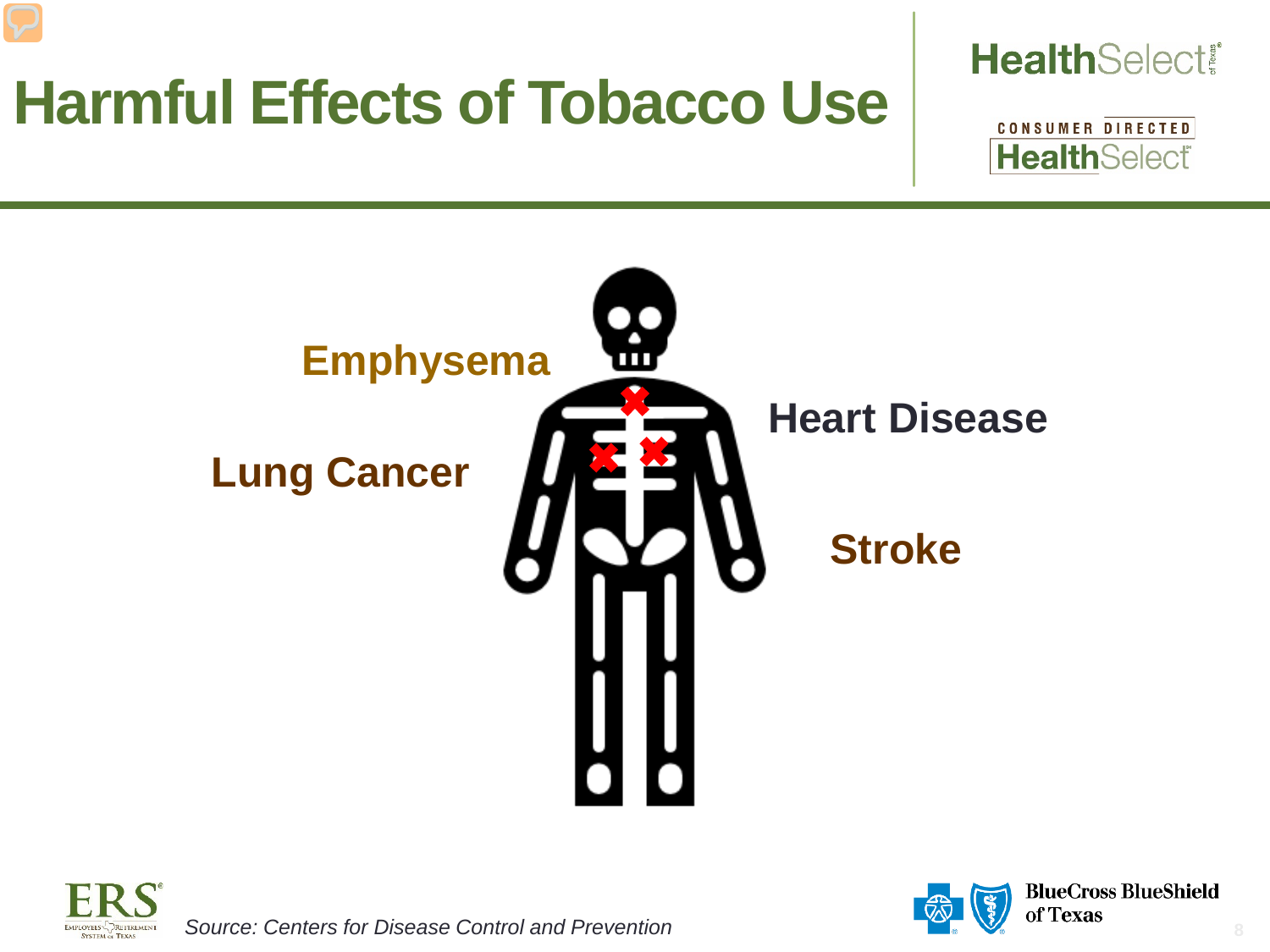### **Harmful Effects of Tobacco Use**









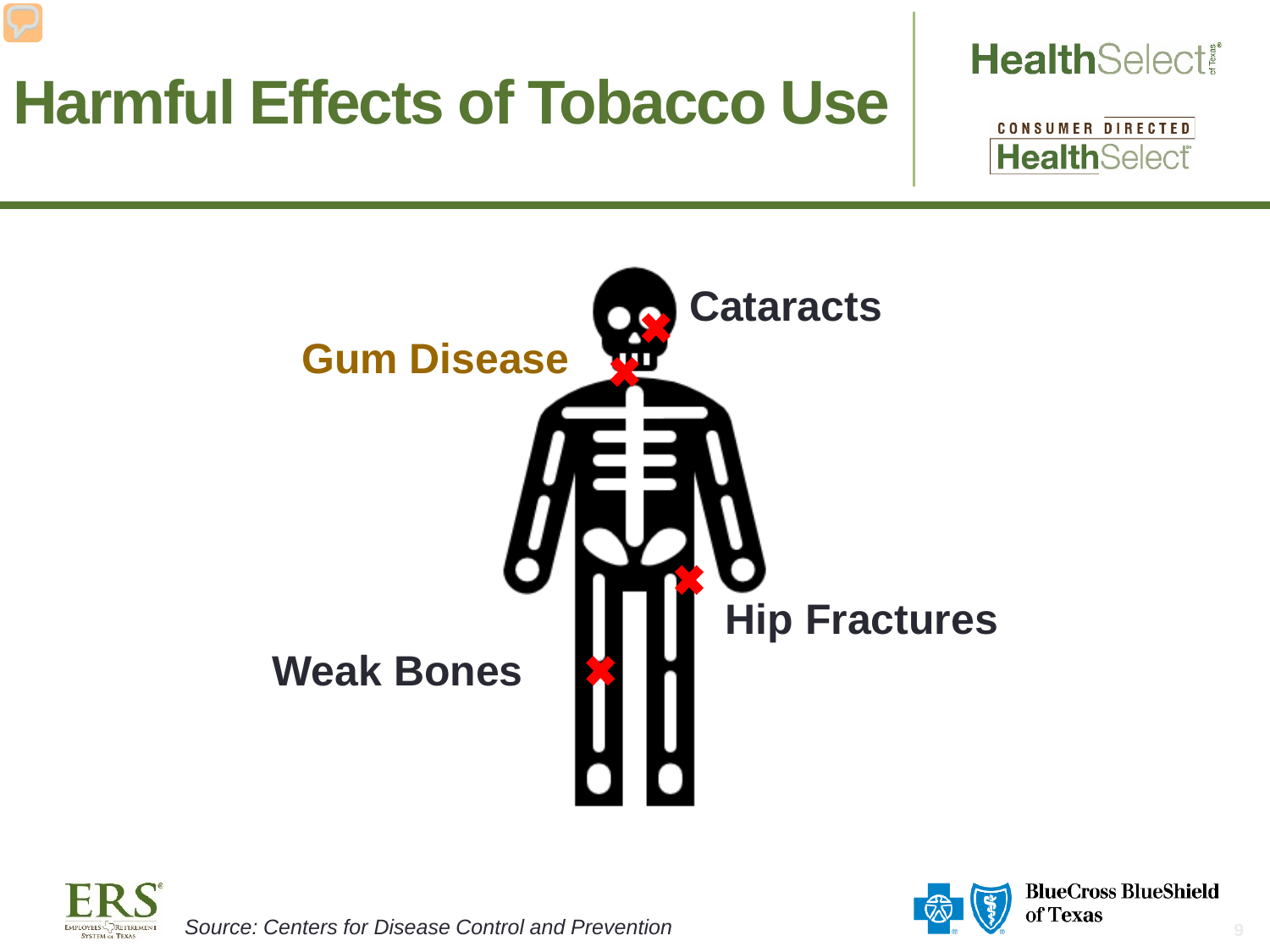



### **The Addictive Forces of Nicotine**



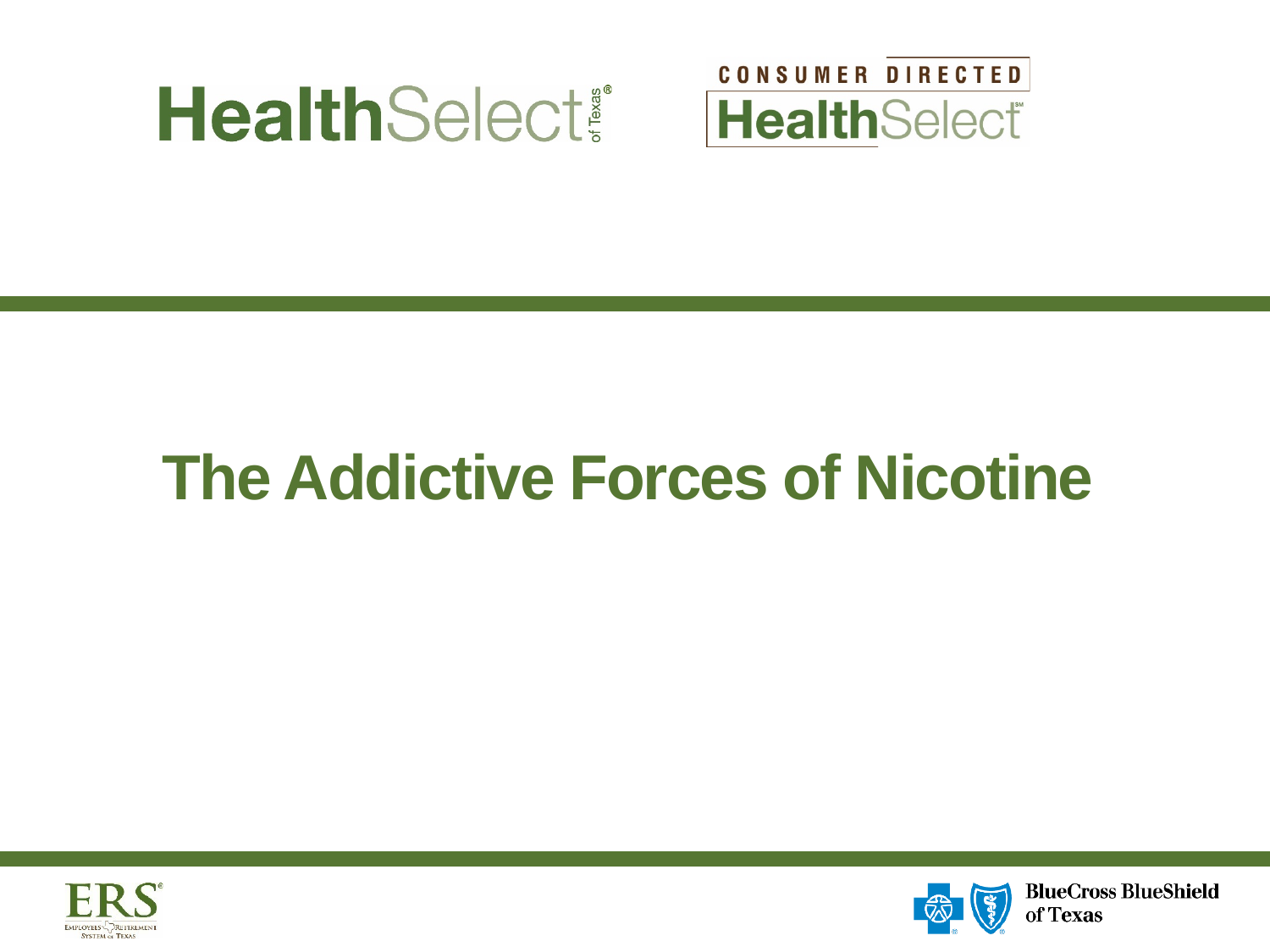## **Nicotine: The Addiction**



CONSUMER DIRECTED **HealthSelect** 

**Nicotine is more addictive than heroin or cocaine.**

- Increases good feelings pleasure, relaxation, motivation and concentration
- Decreases bad feelings stress, depression and anger
- Causes unpleasant withdrawal symptoms irritability, dizziness, headaches, trouble concentrating, anxiety, intense cravings



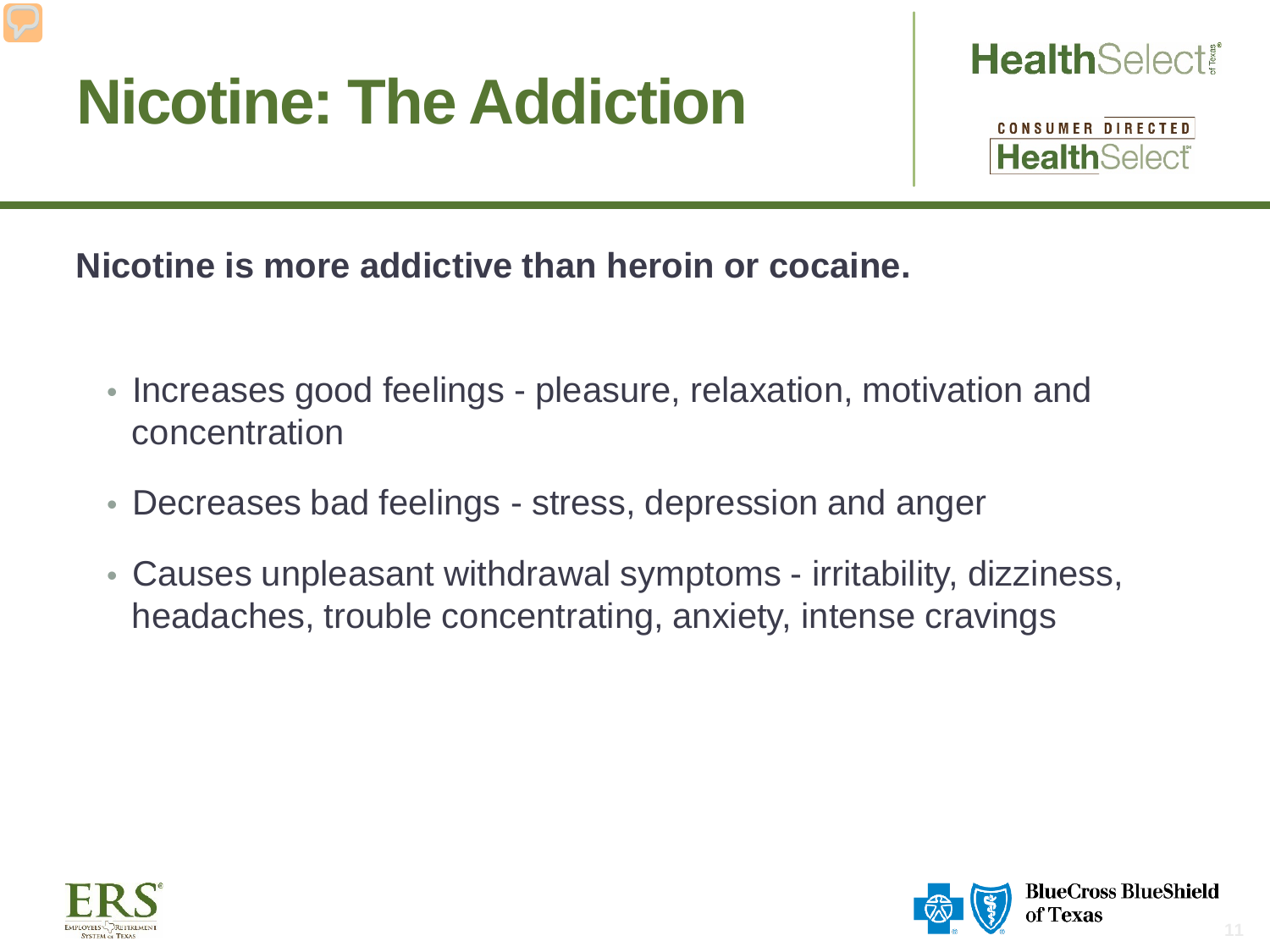## **Habitual Triggers**

#### **HealthSelect!**

- Coffee or tea
- Stressful situations
- Alcohol
- Food
- Driving
- Talking on the phone
- Watching TV





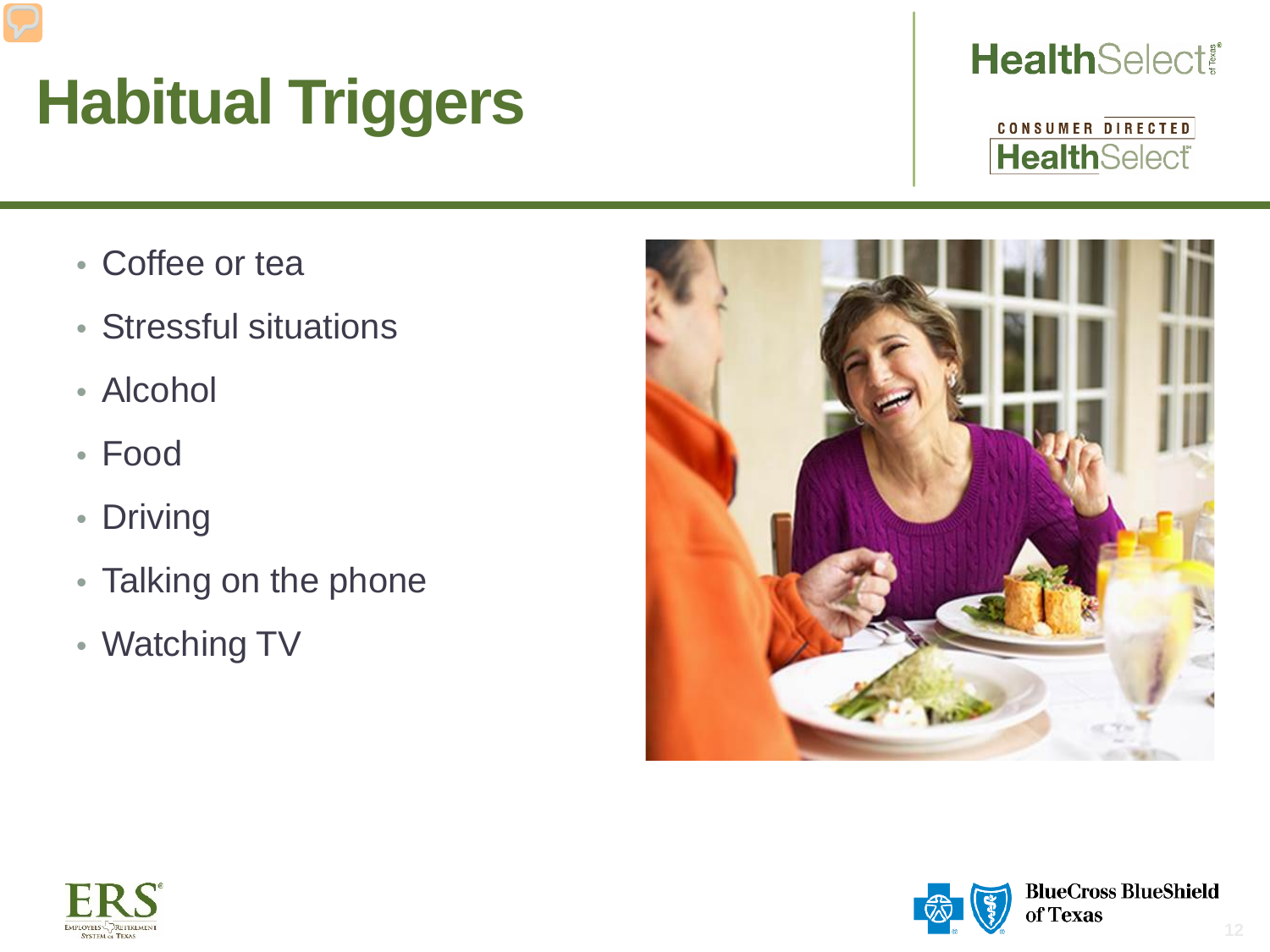#### **Roadblocks**

#### **HealthSelect®**

**CONSUMER DIRECTED HealthSelect** 

There are **five common reasons** for not being able to break the addiction to nicotine:

- **1.** Time pressures/stress
- **2.** Negative moods
- **3.** Being around other tobacco users
- **4.** Triggers and cravings
- **5.** Fear of withdrawal and relapse



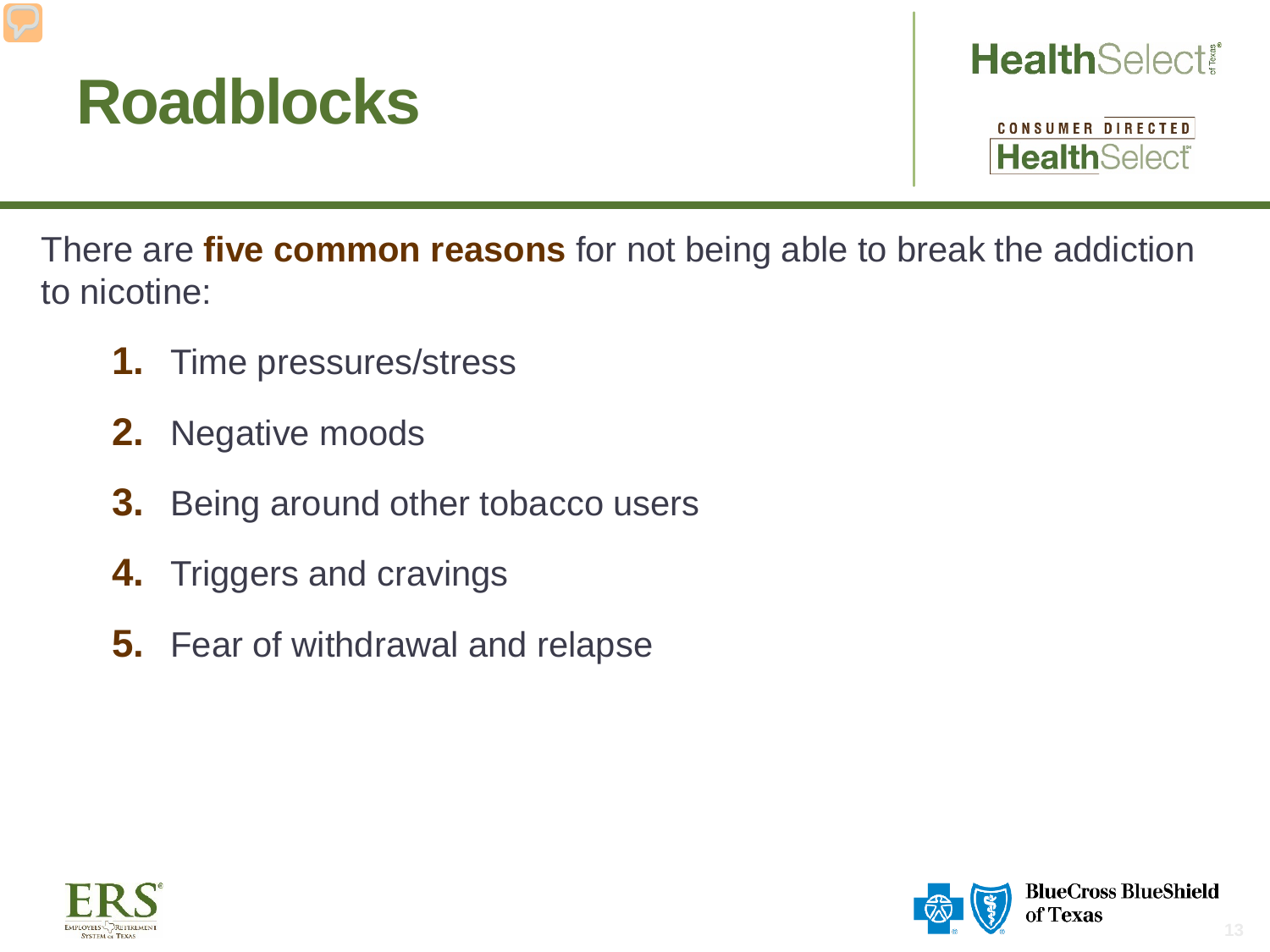## **Roadblock #1: Time Pressures/Stress**

**HealthSelect!** 

CONSUMER DIRECTED **HealthSelect** 

The **number one reason** a quit attempt fails is due to a **stressful event.**

Healthy ways to deal with time pressures and stress:

- Exercise
- Deep breathing
- **Meditation**
- Progressive muscle relaxation
- Positive self-talk





**BlueCross BlueShield** f Texas

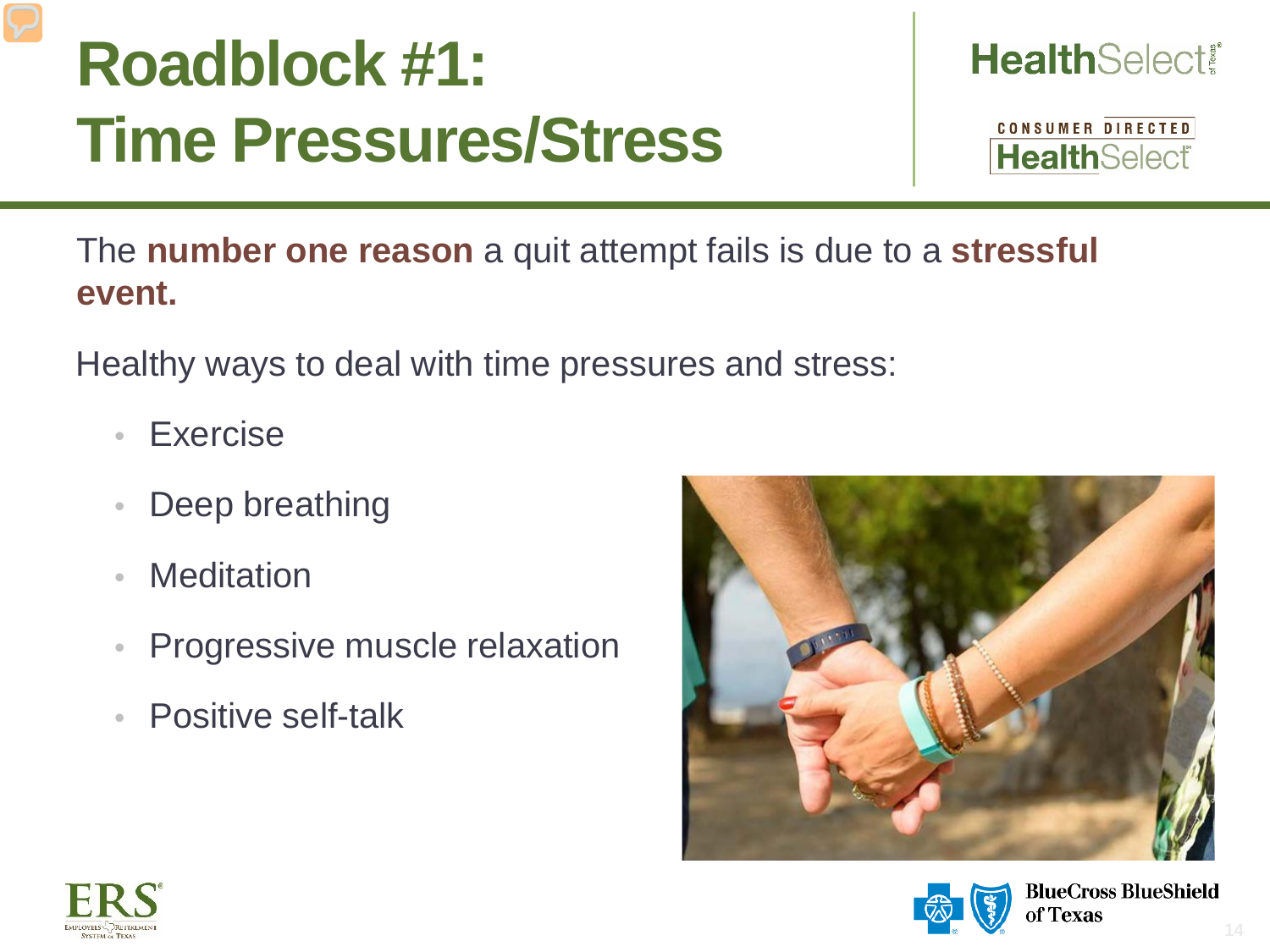## **Roadblock #2: Behavior/Moods**

#### **Health**Select

**CONSUMER DIRECTED HealthSelect** 

#### **Negative moods**

- A biological response to the withdrawal of nicotine from the system
- Feelings of anxiety, depression or nervousness can occur

#### **Ideas to cope with negative mood**

- Suck on hard candy
- Engage in physical activity
- Express yourself (journaling, write, talk)
- Think about pleasant, positive things
- Ask others for support



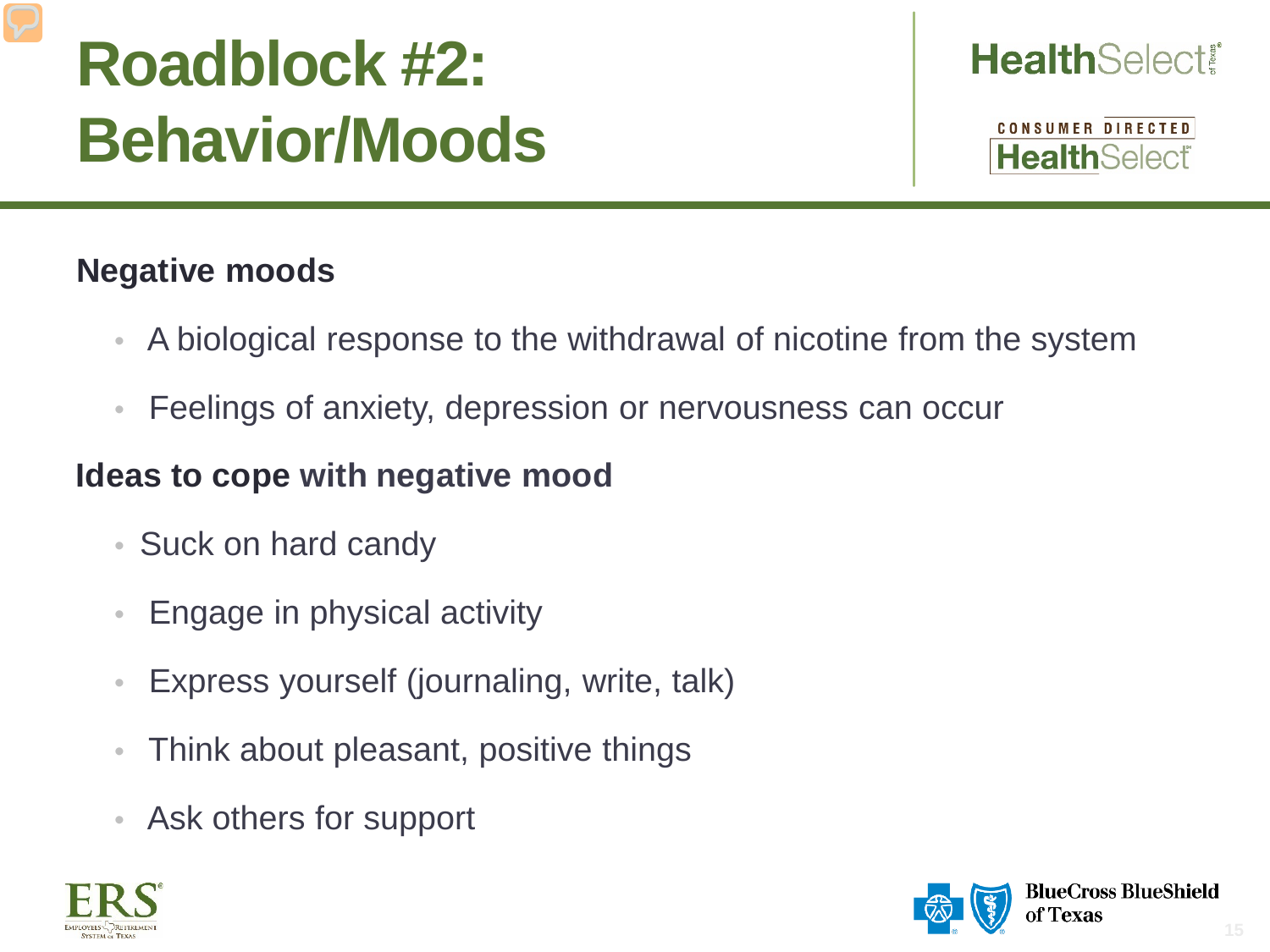## **Roadblock #3: Social – Other Tobacco Users**

#### **Coping with Social Situations**

- Ask a friend or relative to quit with you
- Ask others not to use tobacco around you
- Assign non smoking/tobacco-free areas
- Leave the room when others use tobacco
- Keep hands and mouth busy
- Drink less alcohol during the first 3 weeks after you quit





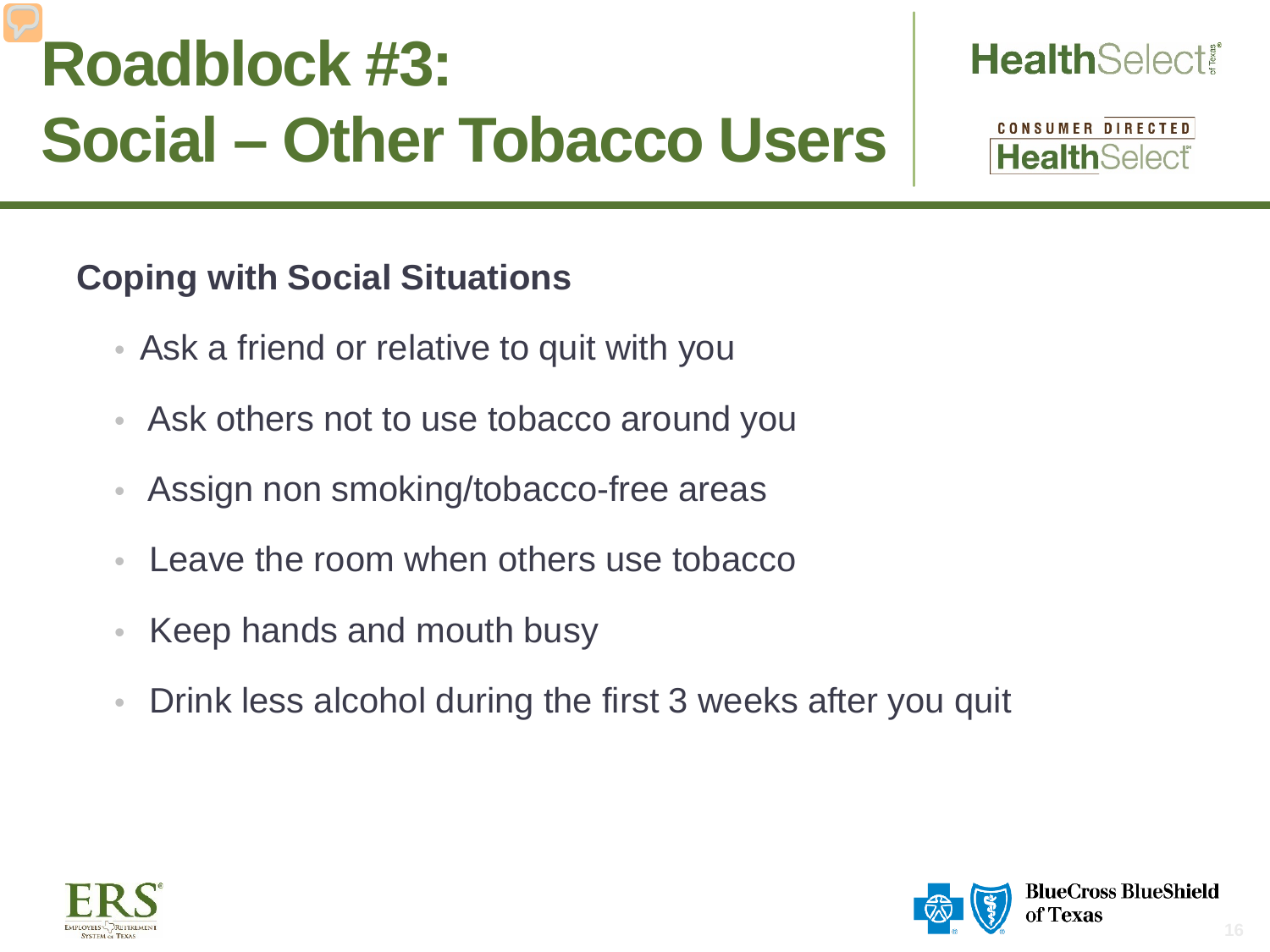## **Roadblock #4: Triggers and Cravings**

#### **HealthSelect!**

CONSUMER DIRECTED **HealthSelect** 

#### **Coping with Triggers and Cravings**

- Eat something
- Distract yourself
- Take a drink of water
- **Brush your teeth**
- Turn your attention to something else
- Focus on your purpose for quitting





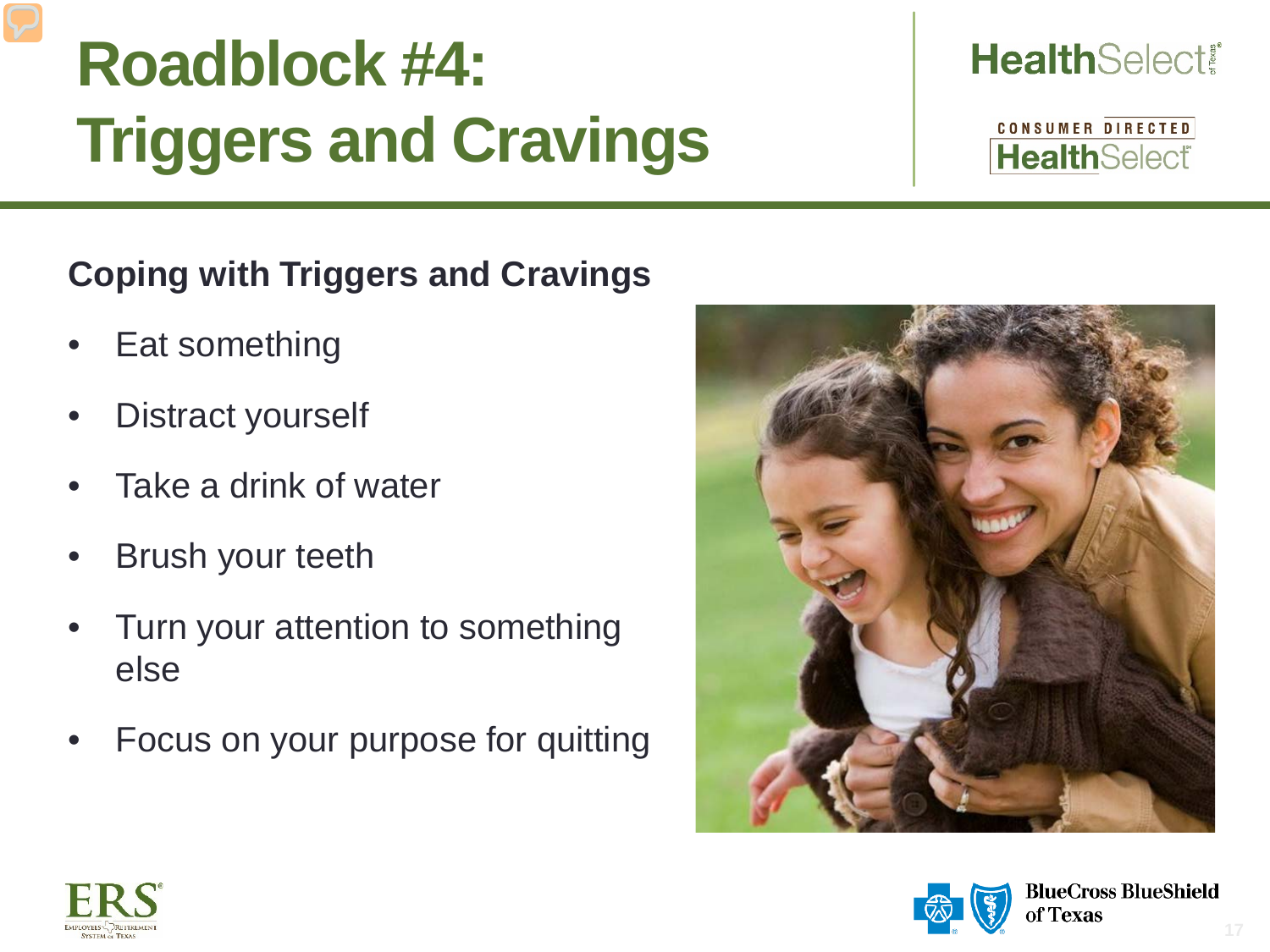

CONSUMER DIRECTED **Health**Select

**Fear is the most common reason for not attempting to quit. The two biggest fears are withdrawal and failure/relapse.**

The **Five D's** to deal with withdrawal:

- **D**elay
- **D**istract
- **D**rink
- **Deep breaths**
- **D**iscuss



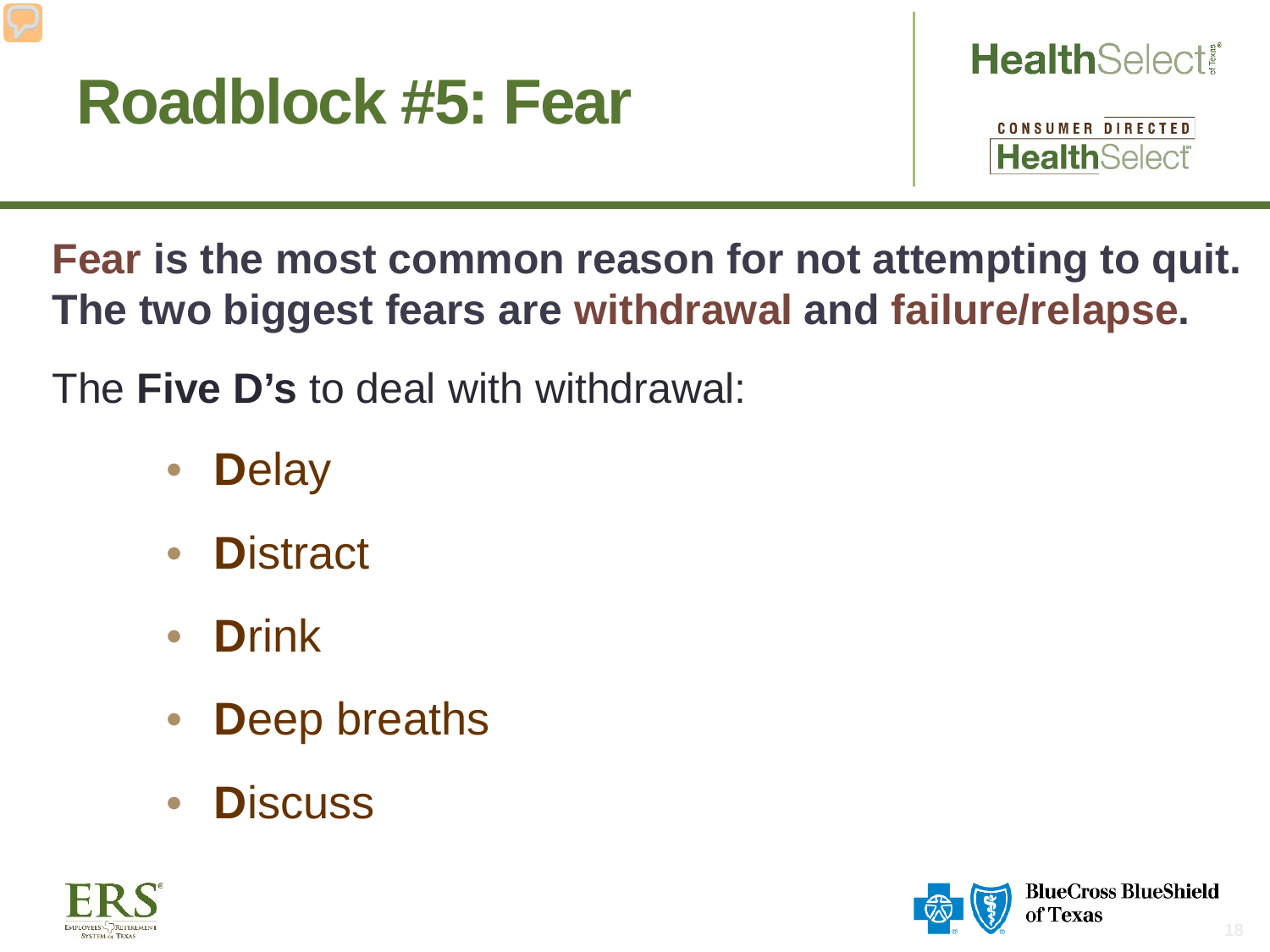



## **Making a Plan to Quit**





**BlueCross BlueShield** of Texas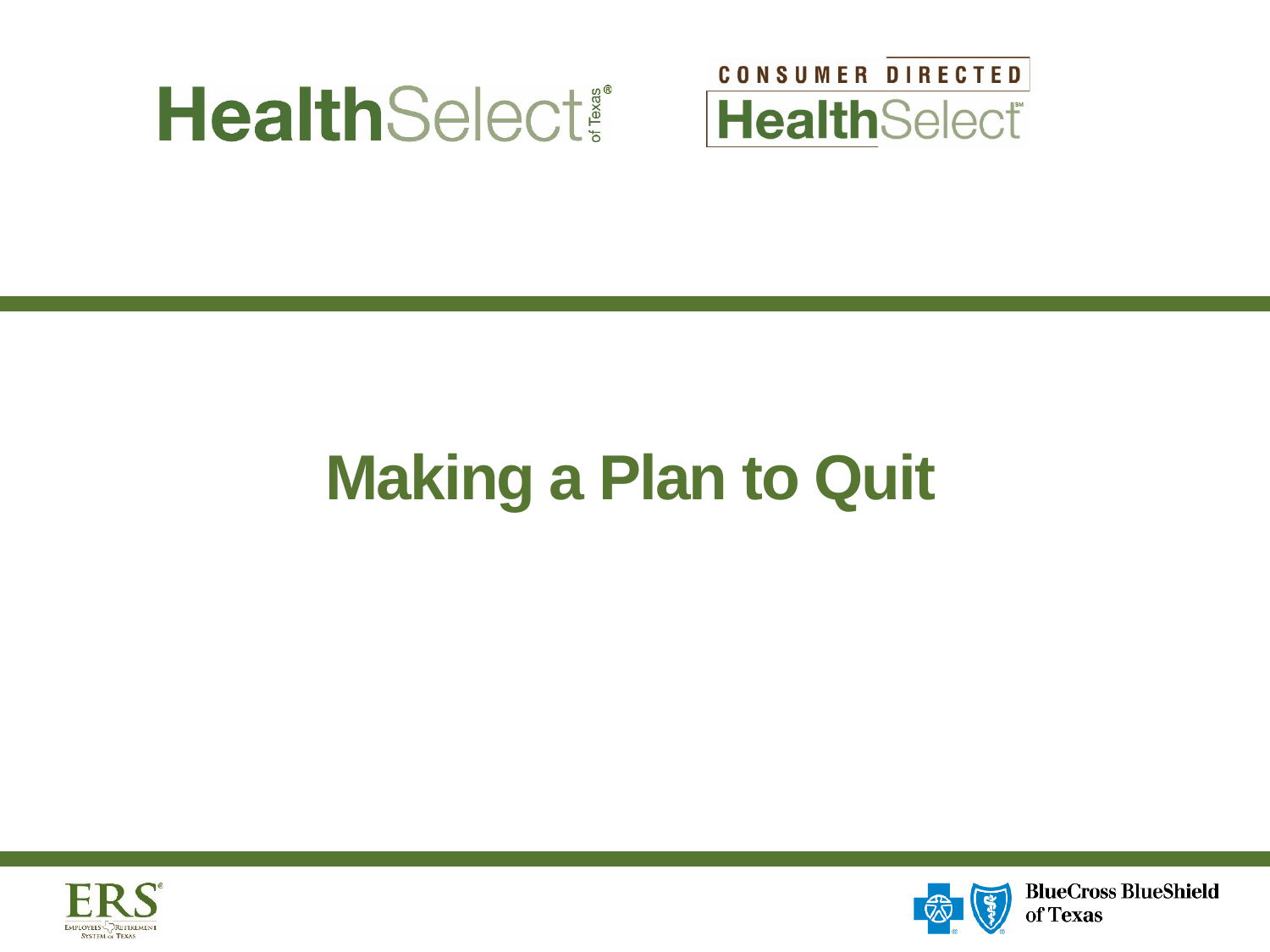## **When Smokers Quit Benefits over time:**

#### **HealthSelect!**

| <b>20 minutes</b><br>after quitting | 12 hours after<br>quitting                                                                                                        | 2 weeks to 3<br>months after<br>quitting                                                                                           | 1 to 9 months<br>after quitting                                                                                                    |
|-------------------------------------|-----------------------------------------------------------------------------------------------------------------------------------|------------------------------------------------------------------------------------------------------------------------------------|------------------------------------------------------------------------------------------------------------------------------------|
| Decrease in BP<br>and Heart Rate    | Carbon monoxide<br>level in your blood<br>drops to normal                                                                         | <b>Circulation and lung</b><br>function improve                                                                                    | Coughing and shortness<br>of breath decrease, cilia<br>gain normal function<br>in the lungs                                        |
|                                     |                                                                                                                                   |                                                                                                                                    |                                                                                                                                    |
| 1 year<br>after quitting            | 5 years after<br>and the company of the company of the company of the company of the company of the company of the company of the | 10 years after<br>and the company of the company of the company of the company of the company of the company of the company of the | 15 years after<br>and the company of the company of the company of the company of the company of the company of the company of the |

| after quitting                                                     | quitting                          | quitting                                                                 | quitting                                                             |
|--------------------------------------------------------------------|-----------------------------------|--------------------------------------------------------------------------|----------------------------------------------------------------------|
| Risk of coronary Stroke risk is<br>heart disease is<br>cut in half | reduced to that of a<br>nonsmoker | Lung cancer death rate<br>is about half that of a<br>continuing smoker's | <b>Risk of coronary</b><br>heart disease is that<br>of a nonsmoker's |





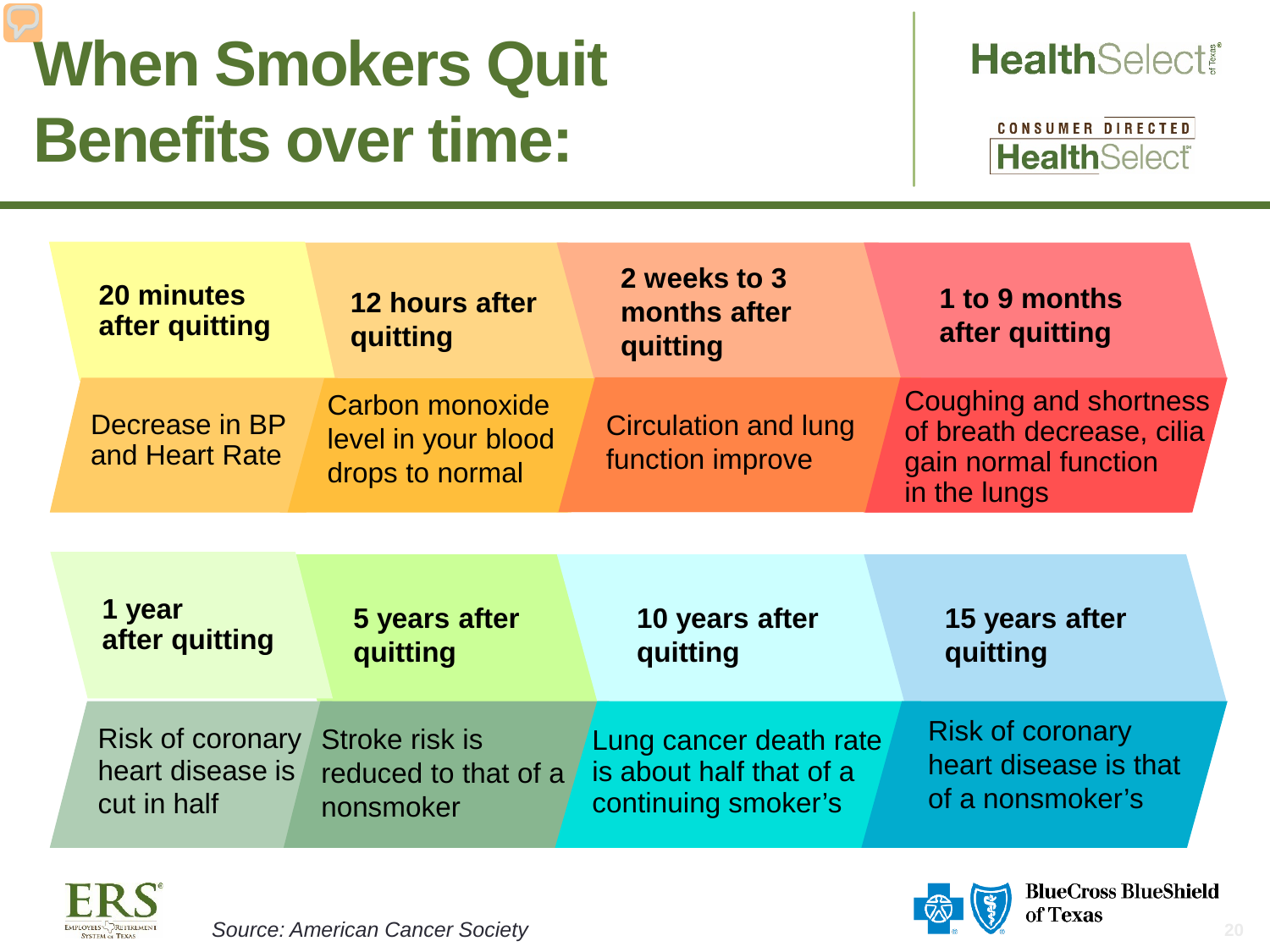## **Your START Plan**



**CONSUMER DIRECTED Health**Select

#### **Set** a quit date

**Tell** family, friends, and co-workers that you plan to quit



S

T

**Anticipate** and plan for the challenges you will face while quitting



**Remove** cigarettes and other tobacco products from your home, car, and work



Talk to your doctor about getting help to quit





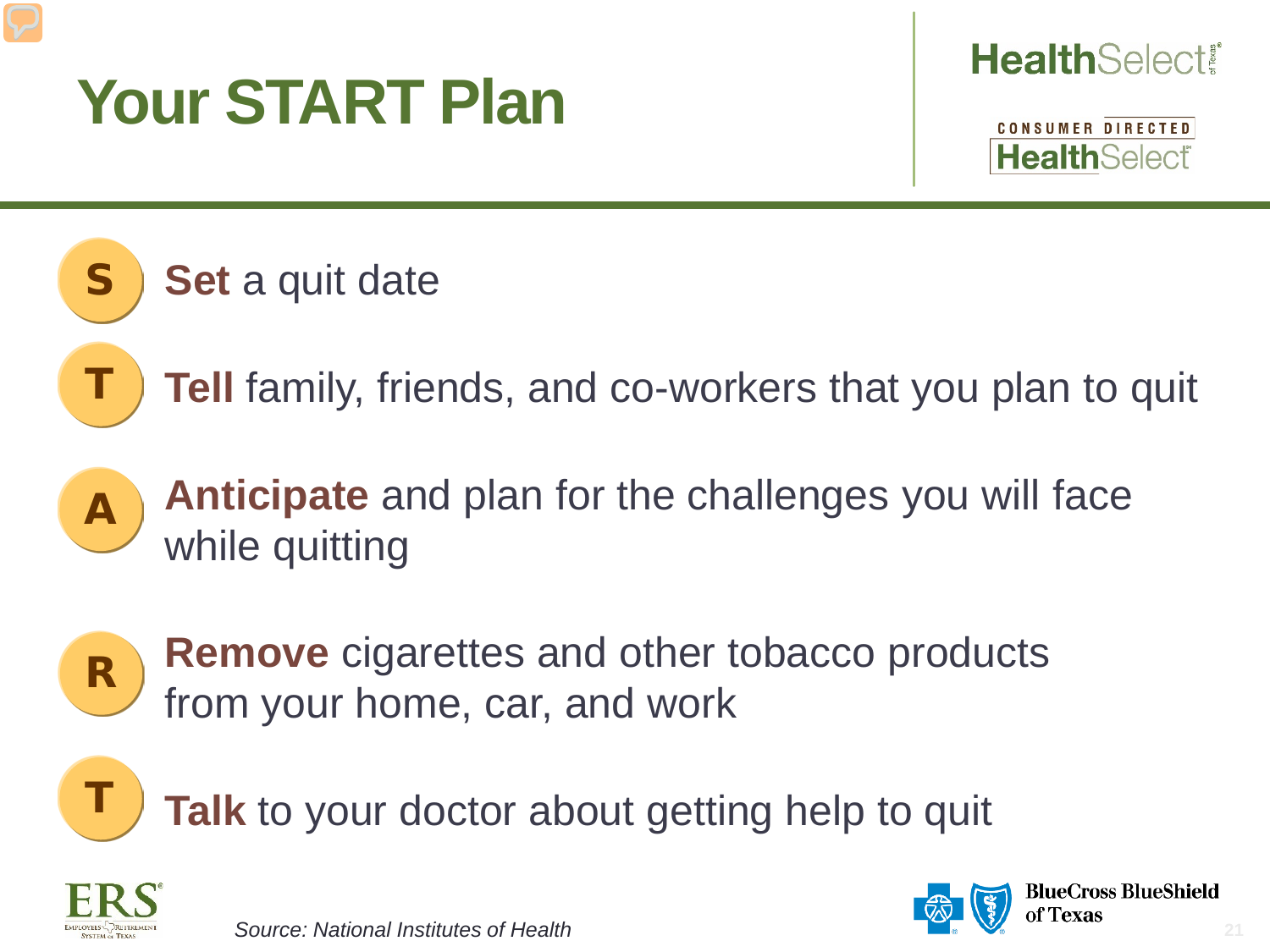## **Nicotine Replacement Therapies and Counseling**

#### **HealthSelect®**

CONSUMER DIRECTED **HealthSelect** 



Clinician help: **5-10%**

Telephone/group counseling only: **20-30%**

Combination of pharmacological and counseling: **75-90%**

Pharmacological treatment (NRTs) only: **20-25%**

**"The most effective method to break the tobacco dependence cycle is a combination of nicotine replacement therapies (NRTs) and psychosocial counseling."**

*– American Journal of Psychology*



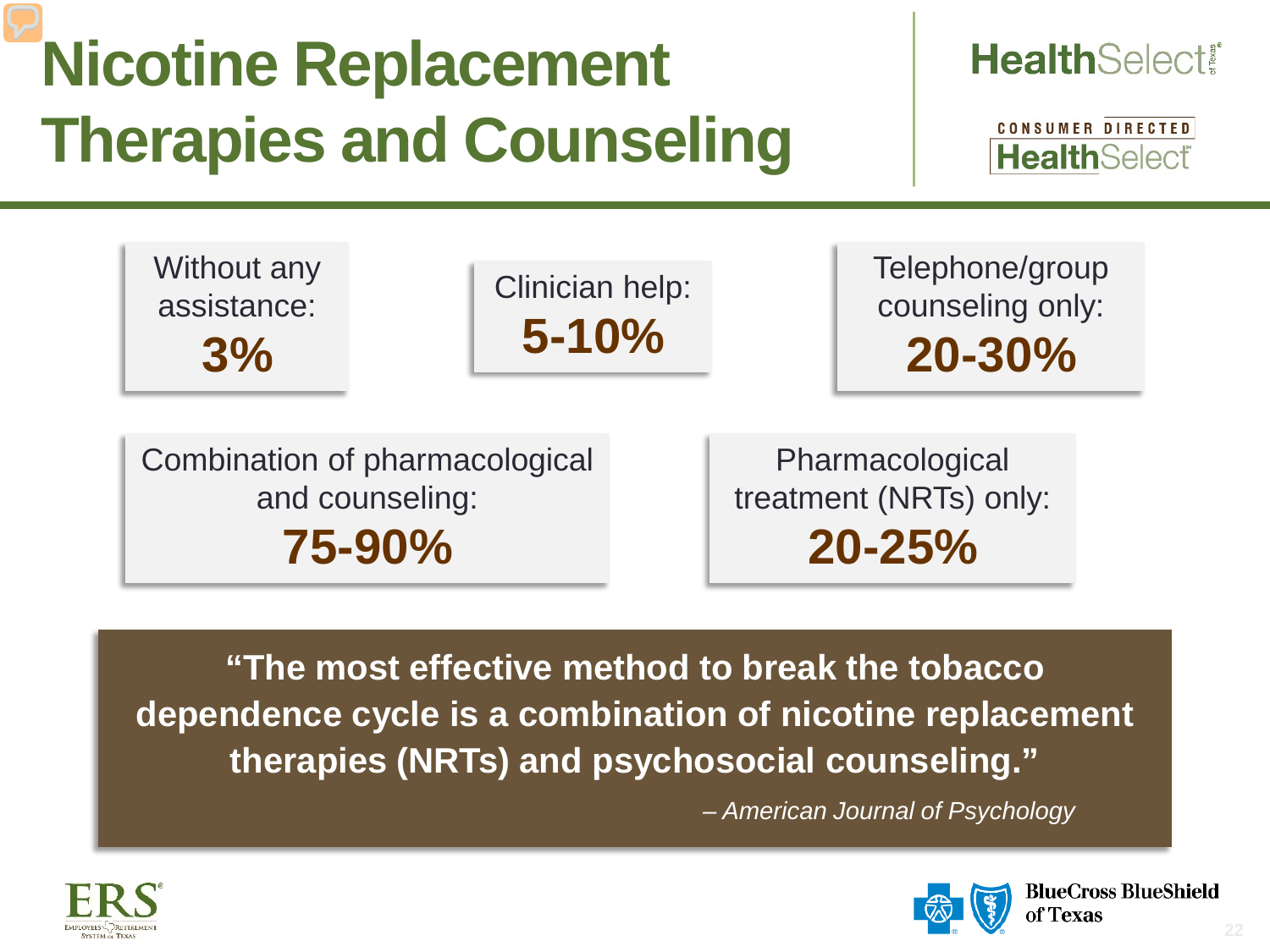## **ERS** *Choose to Quit*  **Program**



- A surcharge applies to all participants certified as tobacco users
- Surcharge will be waived with the completion of the ERS *Choose to Quit* program
- "Quitting Tobacco" and "Staying Tobacco Free" courses in Well onTarget meets the requirement to waive the surcharge